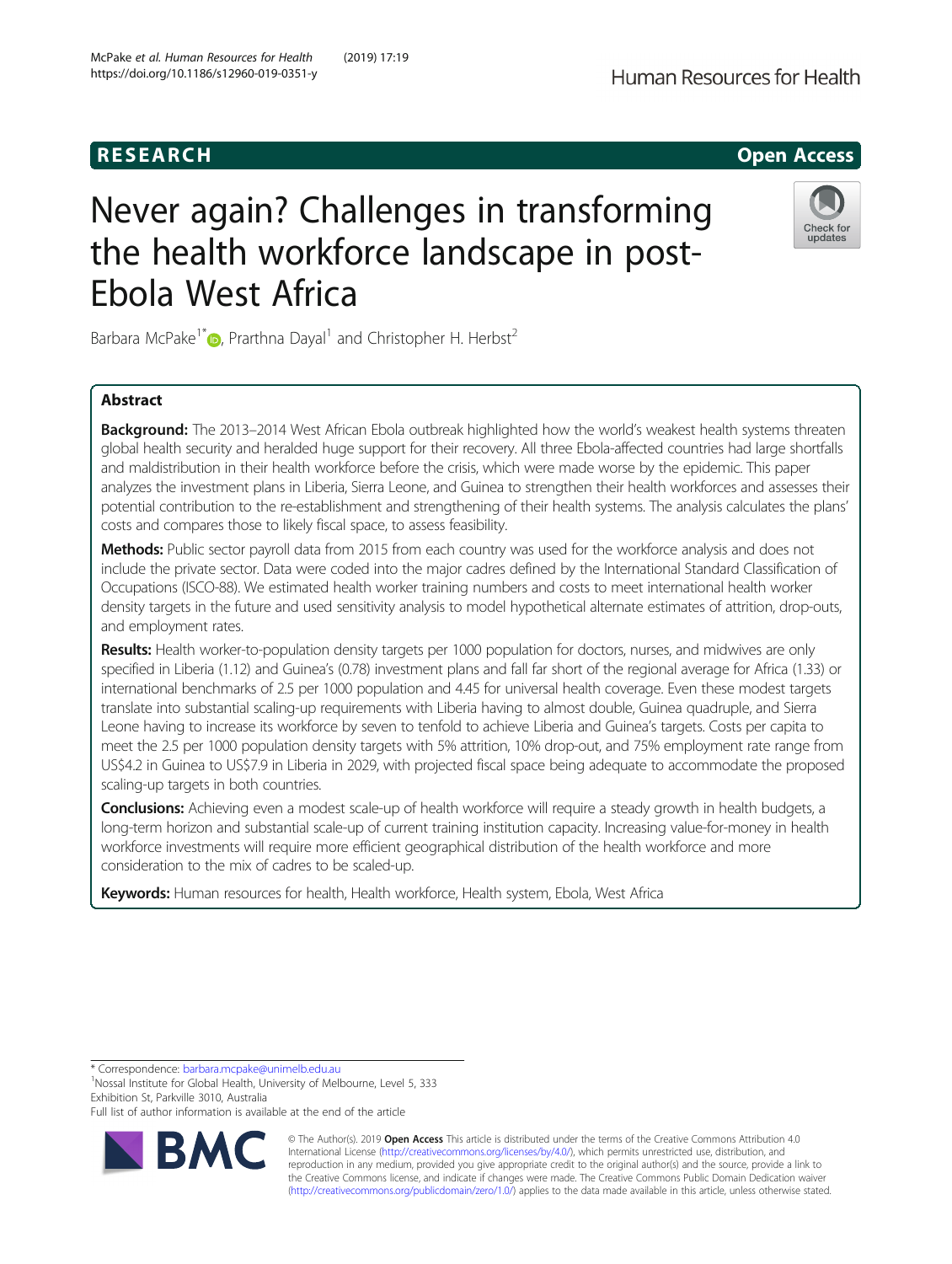#### Background

As the 2014 West African Ebola outbreak was finally declared over, a period of unprecedented attention to global health security began, with four global commissions in a space of less than 1 year [\[1\]](#page-9-0). Prominent among the conclusions of those commissions was the need to ensure that countries meet, and are supported to meet, their obligations under the International Health Regulations to fund and build core health system capacities [\[1](#page-9-0)]. Kluge et al. summarizes the emerging consensus concerning the inter-dependence of health systems and health security: Universal Health Coverage (UHC)—or the achievement of an effective health system—supports health security by preventing outbreaks of disease for example through effective case management by a sufficient and well-functioning health care workforce, while health security supports UHC by avoiding crises that undermine health system functioning [[2\]](#page-9-0).

Widespread consensus in the immediate aftermath suggested a watershed moment had arrived whereby the importance of the world's weakest health systems for global health security was understood and from where a sea change in support for the recovery of those health systems would emerge. For example, Andrew Green, reporting for the Lancet in 2016 suggested "Now, with the support of an international community awakened to the global security threat, there is the chance to begin filling … gaps. Each (of the three West African countries) has introduced strategic plans calling for not just health system fixes, but improvements to all of the conditions that facilitated Ebola's explosion" [\[3](#page-9-0)].

Key to any analysis of pre-Ebola health system weakness and post-Ebola priority targets for health system investment are shortfalls in the health workforce in all three countries. Long before the outbreak struck, there were extensive analyses of the nature of those shortfalls in each country and proposals for resolving those. Liberia had made the most significant progress prior to the outbreak. An Emergency Human Resources Plan (EHRP) had been implemented between 2007 and 2011, significantly increasing the numbers of nursing and midwifery cadres in particular. However, in 2010, the number of clinical health workers per 1000 population had only reached 1.3, far short of any international benchmarks. Less progress was made under the EHRP in relation to the geographical distribution of staff [\[4](#page-9-0)]. Sierra Leone's health workforce had fallen to a level per 1000 population of 0.2 by 2008, and this workforce was heavily concentrated in urban areas [[5\]](#page-9-0). Jansen et al. showed that Guinea had less than half the health staff needed at the beginning of 2014 while projections contrasted growing need with declining workforce numbers, a particularly acute divergence for nurses and midwives. Rural areas projected much larger shortfalls than urban while

Conakry was projected to contain a large surplus of health workers [\[6](#page-9-0)].

Given such small numbers in the health workforce in all three countries: Liberia for example had 4653 clinical health workers in 2010, Sierra Leone had 2672 in 2008, and Guinea approximately 3000 in 201[4](#page-9-0)  $[4-6]$  $[4-6]$ ; deaths of an estimated 418 health workers during the Ebola crisis across all three countries are significant [\[7\]](#page-9-0). By anecdote at least, these losses were compounded by health workers abandoning their posts during the crisis, $<sup>1</sup>$  al-</sup> though other research attests to the commitment and resilience of health staff in the face of the enormous challenges posed by the outbreak, including pressure from families and communities to abandon their posts [[8](#page-9-0)–[10\]](#page-9-0). Quantitative data related to the workforce losses other than through mortality are largely absent.

In the light of all these factors, this paper aims to document and assess the plans in each of the three countries to strengthen the health workforce situation as a component of the re-establishment and strengthening of the health systems that promised to follow the crisis.

As the Ebola virus disease started to recede, post-Ebola health system investment plans were developed through extensive consultations in all three countries. Prepared with strong government leadership, key stakeholders, and support from the international community, these plans outline the most critical investments needed to strengthen the health system in each country [[11\]](#page-9-0). Among other things, these plans seek to expand the availability of well-performing health workers at all levels of the health system and contain workforce scaling-up targets for each country to aim to achieve.

These plans are dissected in this paper from the perspective of their potential contribution to supporting a revitalized health system, including the extent to which they will contribute to the resolution of the pronounced distributional problems described above. The paper further costs and compares the plans to likely fiscal space (the ability of the government to increase spending on health) to assess their feasibility.

#### Methods

All three countries analyzed in this paper are low-income economies as classified by the World Bank with relatively high infant and under-five mortality rates (Table [1\)](#page-2-0).

Health workers in this analysis are defined as all cadres employed in the service of health. This includes care providers (such as doctors, nurses, and midwives) as well as allied health professionals and administrative and support staff. The central analysis of this report, however, focuses on doctors, nurses, and midwives because of the existing focus in the international literature on densities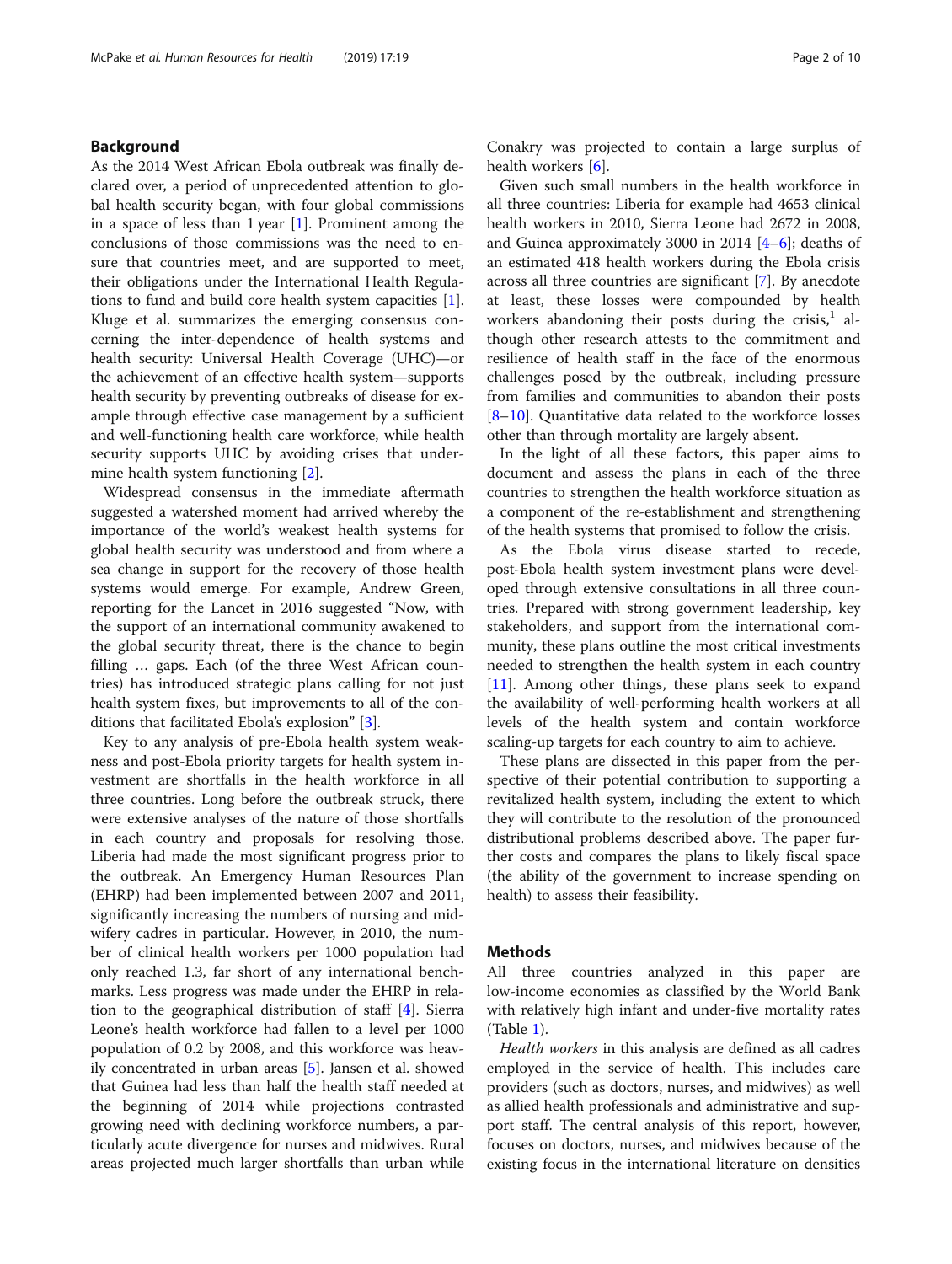<span id="page-2-0"></span>Table 1 Basic demographic, economic and health indicators comparing the three countries

|                                                     |        |      | Guinea Liberia Sierra Leone |
|-----------------------------------------------------|--------|------|-----------------------------|
| Total population (thousands)                        | 12 717 | 4732 | 7557                        |
| GDP per capita 2017 (US\$)                          | 824    | 545  | 463                         |
| GDP growth rates (annual %)                         | 10.6   | 25   | 4.2                         |
| Infant mortality rate (per 1000 live births)        | 66     | 59   | 94                          |
| Under-five mortality rate (per 1000 live<br>births) | 102    | 80   | 134                         |

Source: compiled by authors from the World Bank Indicators 2017 [https://databank.worldbank.org/data/](https://databank.worldbank.org/data/reports.aspx?source=2&series=NY.GDP.MKTP.CD&country=)

[reports.aspx?source=2&series=NY.GDP.MKTP.CD&country=](https://databank.worldbank.org/data/reports.aspx?source=2&series=NY.GDP.MKTP.CD&country=)#

of these cadres and the evidence of their relevance to health service delivery outcomes (for example, [[12,](#page-9-0) [13\]](#page-9-0)).

Data were coded into the major cadres defined by the International Standard Classification of Occupations (ISCO-88). Public sector payroll data from 2015 were used for the health workforce analysis. Data were obtained by the World Bank and WHO from the relevant government departments in the three countries [\[11\]](#page-9-0). Although data were verified by government stakeholders, no formal quality assessment was undertaken. Payroll data are generally reflective of the public health workforce on government payroll; this is comparable across the three countries and likely represents the majority of the workforce in the country. However, there are shortcomings. Payroll data include some "ghost workers" (those workers listed on the payroll but who are not actually working in the system), and they exclude health workers who exclusively work in the private sector (largely concentrated in the capitals in all three countries) or who work in the public sector but are paid by NGOs or provide services voluntarily. The 2014 census data in Guinea, for example, lists 4566 health workers in the public sector paid by NGOs. In Sierra Leone, this estimate is 9000 health workers  $[11]$  $[11]$ . However, these are mostly community health workers (CHW) and therefore have little bearing on the analysis of doctors, nurses, and midwives. Payroll data from 2015 do not reflect the results of recent payroll audits that have been completed in Liberia and Sierra Leone, in part to weed out "ghost workers." Dual practice is likely to be common so that many private sector workers are captured on the government payroll. This is one respect in which the data required for a complete labor market analysis were incomplete or missing. The assumptions and scenarios developed in relation to health worker training numbers were also all based on missing or imperfect information. We managed the lack of reliable information on attrition by using sensitivity analysis to model hypothetical alternative estimates of attrition, drop-outs, and employment rates for illustrative purposes. Lack of defined and cross-country comparability of rural and urban areas in Sierra Leone and Liberia were managed by defining the region including the capital city as urban and all other areas as rural. This resulted in urban populations of 34.8% in Guinea, 32.2% in Liberia and 18.9% in Sierra Leone. Annual salary estimates were also obtained from payroll data from government health departments in Liberia, Sierra Leone, and Guinea. Training cost estimates were sourced from the One Health Tool used by the governments in Guinea and Liberia for developing their investment case plans [[11](#page-9-0)]. Training cost data for Sierra Leone were unavailable and regional costs used in their place. The analysis and figures should thus be interpreted with these limitations in mind.

#### Results

#### Health workforce stock and distribution: the current public sector situation

As indicated by analyses from before the outbreak, the stock of health workers in all three countries is extremely low, though Liberia fares comparatively better on this front than Sierra Leone or Guinea in terms of raw numbers of doctors, nurses, and midwives only (Fig. 1). Although Guinea has the smallest stock of combined health workers (when all health worker categories are included), it has a large stock of community health volunteers and the largest stock of doctors of the three countries. Liberia has the largest stock of mid-level

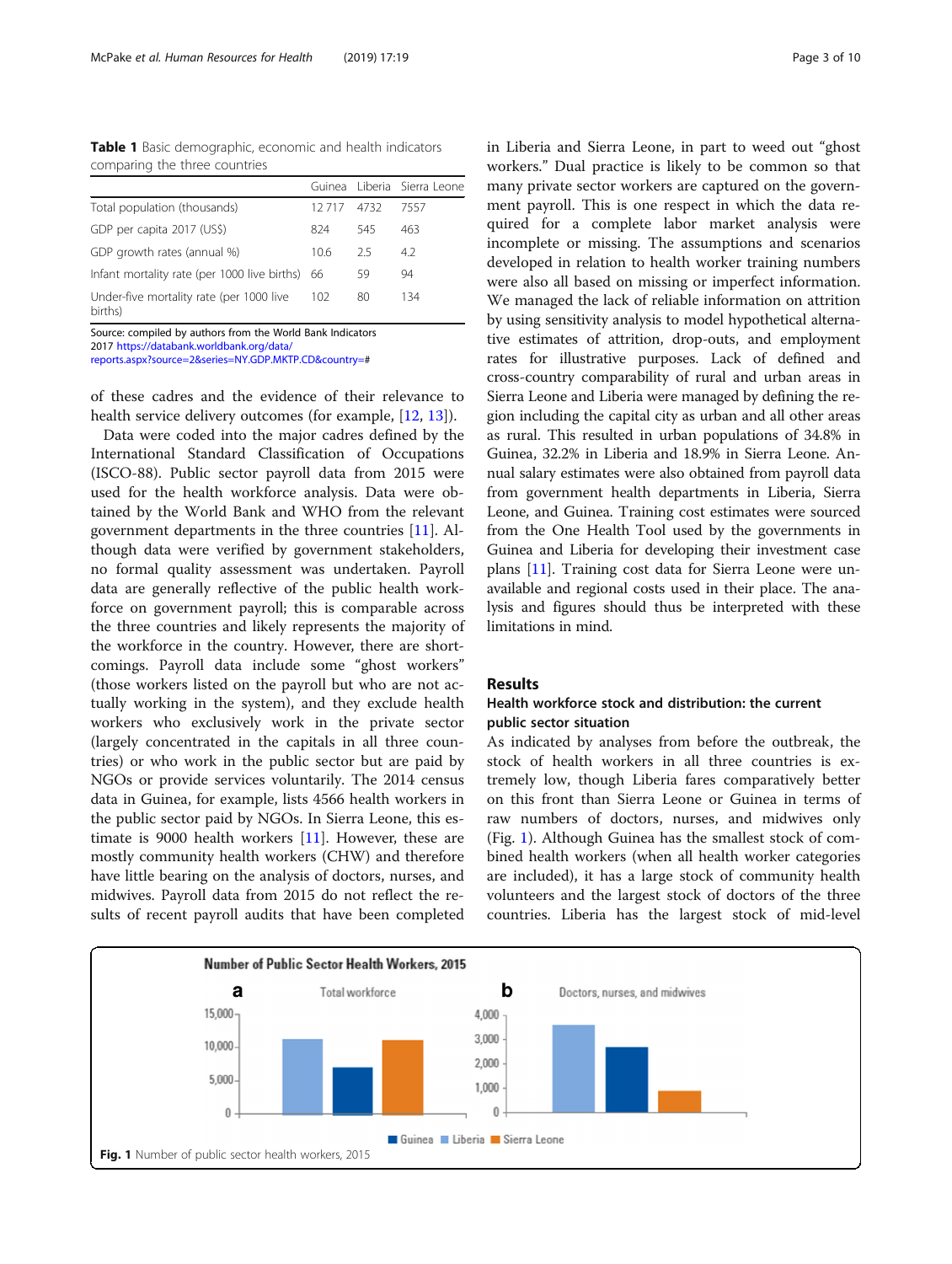<span id="page-3-0"></span>Table 2 Average densities of doctors, nurses, and midwives, per 1000 population, 2013

| WHO region/country    | Physicians | Nurses and midwives | Total |
|-----------------------|------------|---------------------|-------|
| Africa                | 0.24       | 1.09                | 1.33  |
| Americas              | 2.29       | 5.49                | 7.78  |
| Fastern Mediterranean | 1.01       | 1.42                | 2.43  |
| Europe                | 3.25       | 6.81                | 10.06 |
| South Asia            | 0.58       | 1.24                | 1.81  |
| Fast Asia             | 1.87       | 2.51                | 4.37  |
| Western Pacific       | 1.40       | 2.08                | 3.48  |
| Global                | 1.36       | 2.75                | 4.11  |
| Liberia               | 0.03       | 0.74                | 0.77  |
| Guinea                | 0.10       | 0.1                 | 0.20  |
| Sierra Leone          | 0.04       | 0.11                | 0.15  |

Source: For WHO Regions: Global Health Observatory, World Health Organization [\(http://apps.who.int/ghodata/](http://apps.who.int/ghodata/)#); For Liberia, Guinea, and Sierra Leone—authors calculations based on the current stock available from public payroll and 2015 population estimates (CIA database)

cadres, and Sierra Leone has the largest stock of low-level cadres.

These differences are exacerbated when population levels and the ratio of health workers to population are taken into account (Additional file [1\)](#page-9-0): density levels of doctors, nurses, and midwives per 1000 population in Liberia are higher than they are in the other two. The extremely low level of health workers in all three countries is evident from comparison with regional averages (Table 2). Liberia, with the largest density of all three countries, is only close to half the African average (with 0.77), with Guinea and Sierra Leone falling even further behind (with 0.20 and 0.15, respectively).

The distribution of health workers is uneven in all three countries, although Liberia's workforce is more evenly distributed than the others, with 57% of doctors in rural areas, and 43% in urban areas (the population distribution is 68% rural and 32% urban). In contrast, in Guinea 98% of doctors and 88% of nurses reside in urban areas, where only 36% of the population live; and in Sierra Leone, 92% of doctors and 72% of nurses reside in urban areas, where only 18% of the population live (Fig. 2).

#### Health worker scaling-up ambitions and implications by investment plans

Health worker scaling-up plans in Guinea and Sierra Leone run until 2024 and 2025, respectively; in Liberia, the plan extends until 2021. We assessed the implications of the density targets identified in the investment plans in relation to population threshold densities associated with increased service delivery coverage, graduate production, and cost.

The investment plans of Guinea and Liberia mention specific health worker-to-population density targets to be achieved; this target is missing in Sierra Leone's investment plan. Liberia's stated target is 1.4 doctors, nurses, midwives, and physician assistants per 1000 population. Removing physician assistants from this scenario produces a target density of 1.12 per 1000 for doctors, nurses, and midwives alone. Guinea's stated target is 0.26 doctors per 1000 population, 0.26 nurses per 1000 population, and 0.26 midwives per 1 000 population—this produces a target density of 0.78 per 1000 population for doctors, nurses, and midwives by 2024. Given the absence of a stated target in Sierra Leone, the implications of using the densities proposed by the other two countries are used as a proxy in further analyses.

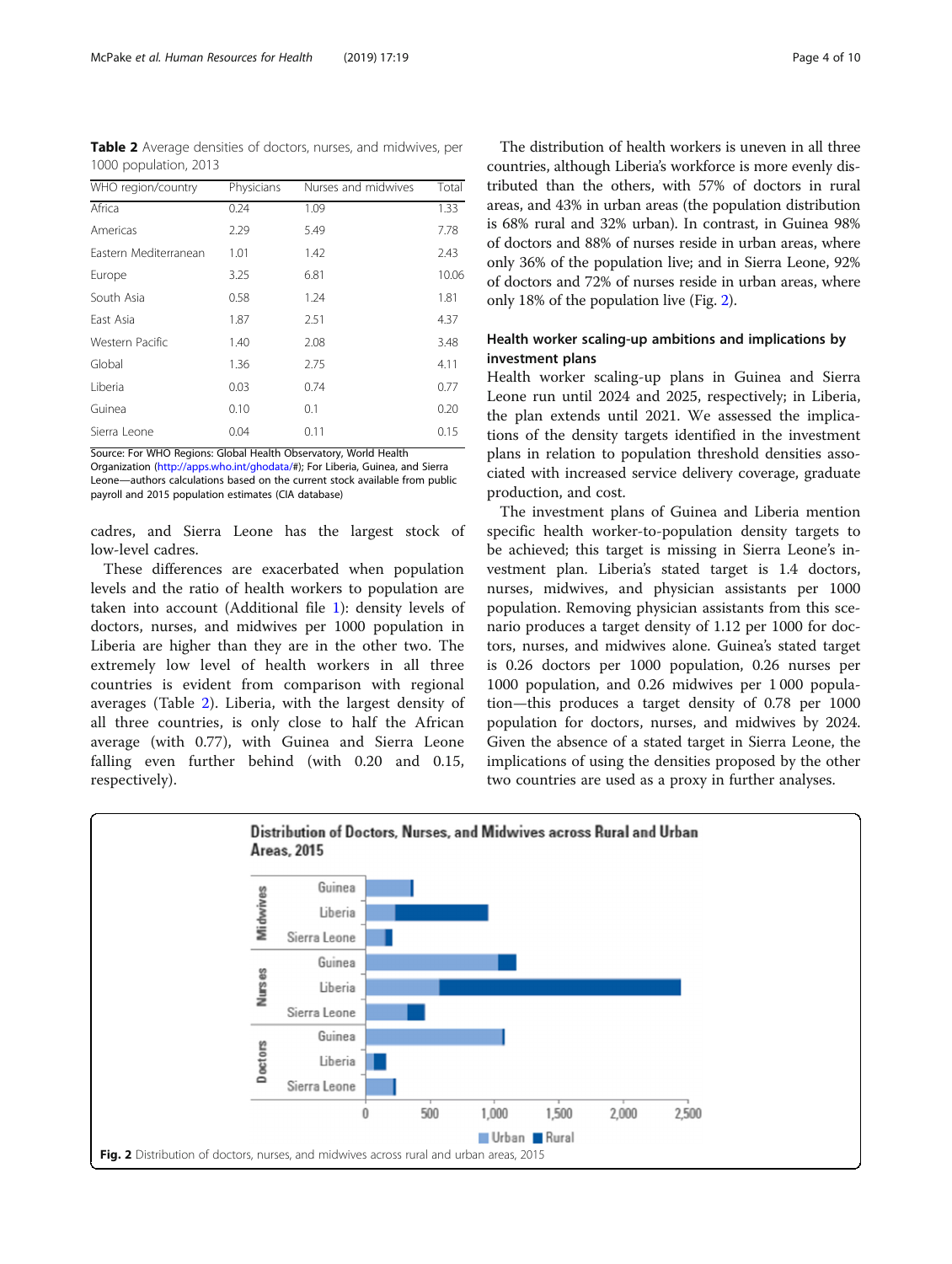

The density threshold targets set in the investment plans are far below both the current regional average and international thresholds associated with improved health outcomes and service delivery indicators (Fig. 3). Commonly used international density thresholds focus on doctors, nurses, and midwives. All of the targets are substantially lower than the current regional density average of 1.33 doctors, nurses, and midwives per 1000 population. They are also significantly lower than a commonly used workforce density threshold level of 2.5 per 1000 population [\[12\]](#page-9-0), which is associated with improved service delivery coverage, as well as a new threshold of 4.45 per 1000 population which has been proposed in association with universal health coverage [\[14](#page-9-0)]. Hence, targets do not meet the minimum levels required to achieve adequate service delivery across the population.

Nevertheless, even the modest density targets in each investment plan translate into substantial scaling-up requirements for health workers, particularly in Guinea

and Sierra Leone (Table 3). To achieve the density targets identified in the investment plans, Liberia would have to close to double its number of doctors, nurses, and midwives; annual growth rates for each of the three cadres would have to be 9.6% to reach the proposed density targets. Guinea would have to more than quadruple its health workforce; Guinea's annual growth rates would have to be 17% for each cadre. If Sierra Leone were to aim to meet the same targets as Guinea and Liberia, it would have to increase its current stock by sevenfold (to meet Guinea's density threshold) and more than tenfold (to meet Liberia's): its annual growth rates would have to be 21.5% or 26%, depending on the density target chosen. It should be noted, however, that these growth rates are premised on small initial numbers.

The total and annual cost implications of the three countries pursuing their scaling-up ambitions, draw on a number of assumptions: the total cost includes both salary and training costs, and the average salary

| Country      | Implications                                                                            | Doctors      | <b>Nurses</b> | Midwives     | Total |
|--------------|-----------------------------------------------------------------------------------------|--------------|---------------|--------------|-------|
| Liberia      | Current stock (2015)                                                                    | 158          | 2445          | 952          | 3555  |
|              | Total stock needed to reach target density (1.12 per 1000) in 2021<br>(% annual growth) | 274 (9.7%)   | 4245 (9.7%)   | 1653 (9.7%)  | 6172  |
| Guinea       | Current stock (2015)                                                                    | 1111         | 1168          | 372          | 2651  |
|              | Total stock needed to reach target density (0.78 per 1000) in 2024<br>(% annual growth) | 4567 (17%)   | 4801 (17%)    | 1529 (17%)   | 10897 |
| Sierra Leone | Current stock (2015)                                                                    | 234          | 450           | 208          | 892   |
|              | Required for target density (0.78 per 1000) in 2025 (% annual growth)                   | 1638 (21.5%) | 3151 (21.5%)  | 1456 (21.5%) | 6245  |
|              | Required for target density (1.12 per 1000) by 2025 (% annual growth)                   | 2352 (26%)   | 4524 (26%)    | 2091 (26%)   | 8967  |

Table 3 Investment plan density target implications

Note: In each case, it is assumed that the current staff ratios across the three cadres will not change, so the growth rates for each cadre are the same. Note that Liberia's investment plan target has been adjusted from 1.4 per 1000 to 1.12 per 1000 with the removal of physician assistants for the purpose of this analysis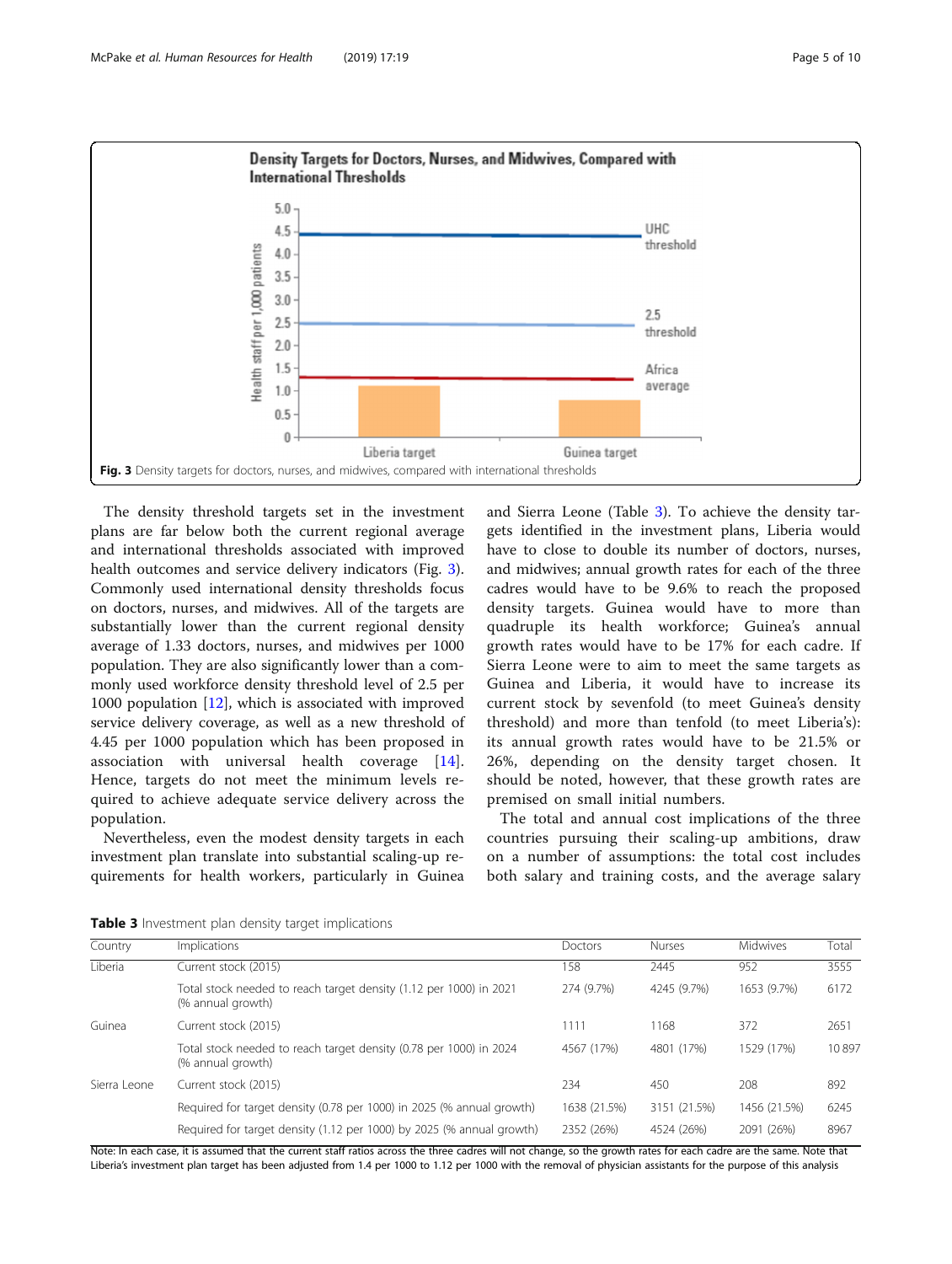| Stock                  | _iberia |               |                 | Guinea  |               |          | Sierra Leone |               |          |
|------------------------|---------|---------------|-----------------|---------|---------------|----------|--------------|---------------|----------|
|                        | Doctors | <b>Nurses</b> | <b>Midwives</b> | Doctors | <b>Nurses</b> | Midwives | Doctors      | <b>Nurses</b> | Midwives |
| Current stock          | 58      | 2445          | 952             |         | 1168          | 372      | 234          | 450           | 208      |
| Total required in 2020 | 593     | 9184          | 3576            | 13108   | 13781         | 4389     | 4754         | 9142          | 4225     |
| Total required in 2025 | 699     | 10814         | 4211            | 15049   | 15821         | 5039     | 5251         | 10098         | 4668     |
| Total required in 2030 | 824     | 12748         | 4964            | 17312   | 18 200        | 5797     | 5804         | 11 162        | 5159     |
|                        |         |               |                 |         |               |          |              |               |          |

<span id="page-5-0"></span>Table 4 Numbers of workers required to meet 2.5 per 1000 population density by 2020, 2025, and 2030

reflected on the payroll was used (Additional file [2](#page-9-0)). Where training cost was not known, the training cost for a staff group with similar earnings was used.

We modeled a baseline scenario to address attrition from the workforce, drop out from pre-service training, and uptake of employment in the public health sector at the conclusion of pre-service training. This scenario assumed 10% workforce attrition, a 20% dropout rate from training, and a 50% employment rate in the public sector. We calculated the cost of achieving the proposed targets per head of population in each country for this scenario. This was highest in Sierra Leone, followed by Liberia; and substantially lower in Guinea. In Sierra Leone, achieving a target similar to Guinea's in 2024 would cost US\$18.25 per capita annually; achieving a target similar to Liberia's in 2024 would cost US\$24.10 per capita annually. In Liberia, achieving the proposed target of 1.12 nurses, midwives, and physicians per 1000 population in 2021 would cost US\$8.19 per capita annually. In Guinea, achieving the proposed target of 0.78 nurses, midwives, and physicians per 1000 population in 2024 would cost US\$1.51 per capita annually.

#### Comparing investment plan targets with globally set targets for scaling-up workforce

The previous section has shown the investment plan density targets are far from global targets based on estimates of requirements to achieve minimum service delivery coverage and health outcome standards. This section assesses the growth rates required and costs associated with reaching the threshold of 2.5 doctors, nurses, and midwives per 1000 population which is the more modest international target of those proposed. Because no reliable cost data were available for Sierra Leone, the cost projections were done for Guinea and Liberia only.

Table 4 shows the current numbers of doctors, nurses, and midwives in each country and how many will be required to achieve 2.5 per 1000 population density by the years 2020, 2025, and 2030, on the basis of the maintenance of the current ratios of staff across the three cadres. These numbers show that a 2020 target for achieving international targets of health workforce ratios is clearly not feasible. Setting a later target date of 2030 requires only slightly higher rates of growth than those required by the investment plans, and the following discussion is based on that target date.

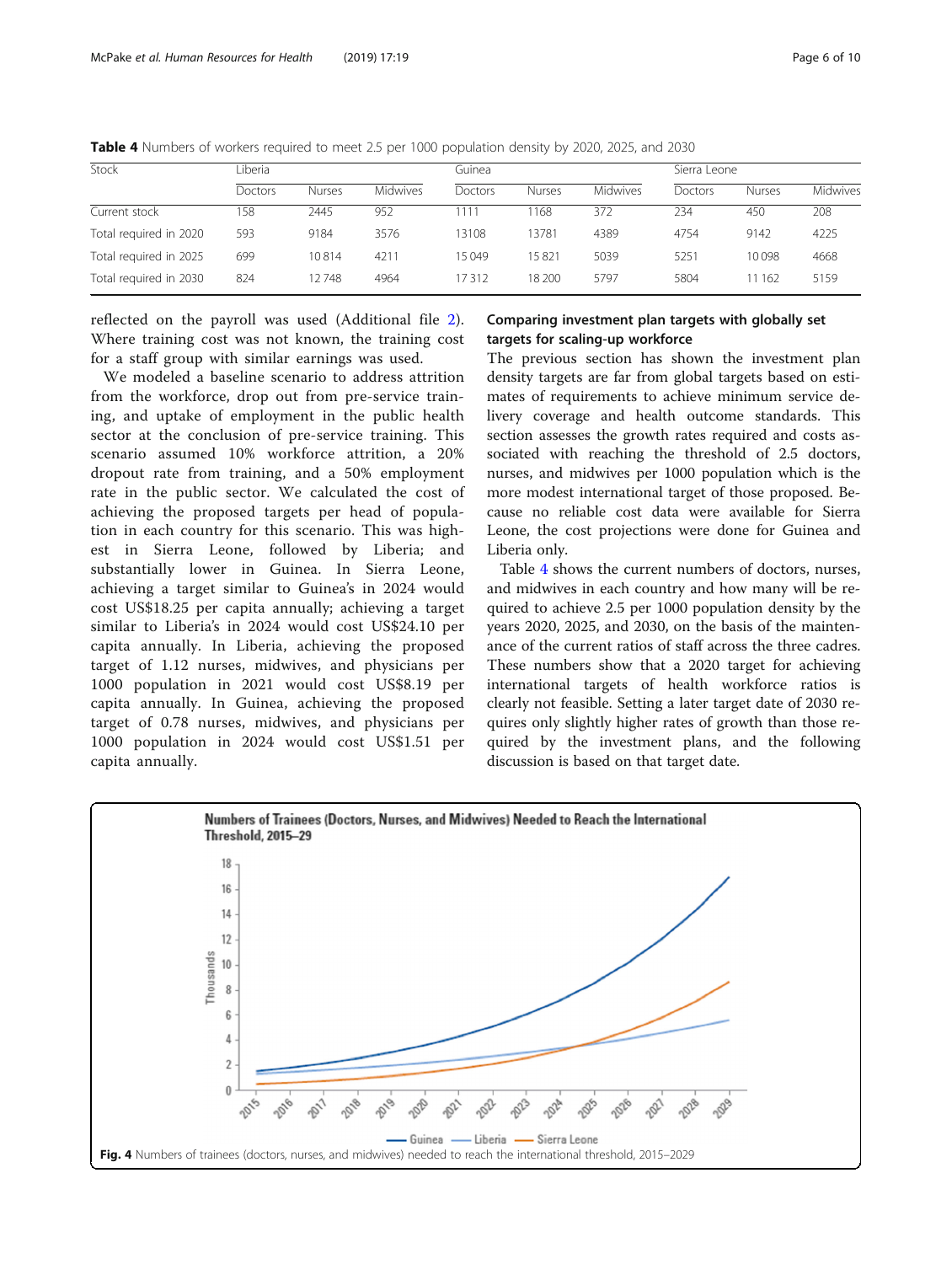Figure [4](#page-5-0) shows the estimated number of graduates required to meet the international threshold under the baseline attrition, training dropout, and public sector employment scenario.

Costs of achieving the 2.5 density benchmark by 2030 for Guinea and Liberia were calculated on the basis of the same assumptions as in the previous section. For this analysis, we modeled an alternative attrition, dropout, and employment scenario to the baseline scenario, halving losses at each stage, as per Table 5. Table 6 shows that the cost ranges from US\$4.2 per capita in Guinea to US\$ 7.9 per capita in Liberia, for the alternative scenario in 2029 (the last year in which trainees graduate to achieve the 2030 target). The differences across countries reflect large differences in cost estimates for wages and for training which are more important in the overall cost projection than the scenario differences.

#### Comparing cost estimates with fiscal space projections

This section looks at the extent to which the fiscal space for HRH (current and projected) in Guinea and Liberia is sufficient to accommodate the proposed scaling up and potential scaling up to internationally recommended density targets. Because of the lack of accurate costing data, this assessment was not done for Sierra Leone.

GDP and government expenditures have been estimated for 2020 based on IMF projections (as of April  $2016$ <sup>2</sup> (data provided as Additional file [3\)](#page-9-0). Further projection to 2030 compares a pessimistic scenario (no growth in these indicators between 2020 and 2030) and a more optimistic scenario (5% annual growth in these indicators between 2020 and 2030) (Fig. [5\)](#page-7-0). Based on the national investment plans, both Guinea and Liberia project a declining proportion of total health expenditures accounted for by the wage bill. If both countries were to achieve the desired target ratio of doctors, nurses, and midwives as outlined in their investment plans, the share of total health expenditure being absorbed by workforce costs would actually see a reduction from current levels: from 18 to 12% in Guinea and from 46 to 40% in Liberia. Overall, the projected fiscal space seems to be adequate to accommodate the proposed scaling-up targets outlined in the investment plans of both countries.

Table 5 Hypothetical scenarios of attrition and employment percent

| Scenario              | Workforce<br>attrition | Drop out of<br>training | Employment<br>rate |
|-----------------------|------------------------|-------------------------|--------------------|
| Baseline<br>scenario  | 10                     | 20                      | 50                 |
| Alternate<br>scenario |                        | 10                      | 75                 |

Table 6 Cost of achieving minimum densities of doctors, nurses, and midwives, 2015–2029 under two scenarios US dollars, millions/cost per capita

| Country  | Scenario                                               | 2015 | 2020 | 2025 | 2029 |
|----------|--------------------------------------------------------|------|------|------|------|
| I iberia | Baseline scenario 16.2/3.6 27.2/5.1 45.6/7.3 68.9/9.6  |      |      |      |      |
|          | Alternate scenario 13.3/2.9 22.3/4.2 37.4/5.9 56.5/7.9 |      |      |      |      |
| Guinea   | Baseline scenario 6.7/0.6 15.8/1.3 37.4/2.6 74.3/4.6   |      |      |      |      |
|          | Alternate scenario 6.1/0.6 14.3/1.1 33.7/2.3 67.0/4.2  |      |      |      |      |
|          |                                                        |      |      |      |      |

The projection of the costs associated with the ambition of achieving international doctor, nurse, and midwife density thresholds of 2.5 per 1000 population by 2030 increases the projected share of health workforce costs in total health expenditure considerably, but to shares that would not be outliers by international standards in Guinea (51%) and Liberia (38%), if growth in health budgets is projected after 2020 (see Fig. [5](#page-7-0)). Whereas this could suggest that both countries could be more ambitious in their scale-up, it is important to note that these densities reflect the levels of doctors, nurses, and midwives only and do not include all the other cadres that need to be accommodated by the public sector wage bill.

#### Health workforce distribution

The Liberian investment plan includes a housing allowance for 10% of the workforce (in underserved areas) and plans to develop fair and equitable remuneration by introducing and financing a hardship allowance. The Guinean and Sierra Leonean plans discuss the aim of establishing an effective system of incentives and allocation of staff to underserved areas, but specific strategies are not defined. Both countries, however, point to the importance of carrying out labor market assessments in order to identify strategies that target solutions to address rural/urban imbalances. Moreover, both Liberia and Sierra Leone specifically emphasize the importance of developing a CHW program with the objective of ensuring greater health worker coverage in rural areas. Guinea has similar ambitions.

Table [7](#page-7-0) shows the workforce growth rates required for plan targets in each country, broken down by rural and urban requirements. The low base for some of the projections —for example, currently Sierra Leone has only 22 rural doctors (but 91.9% rural population)—drives the high growth rates calculated. The patterns of cadre distribution are not projected to change (see Fig. [6](#page-8-0)).

#### **Discussion**

There are complex challenges in achieving significant health system change in the short and medium terms.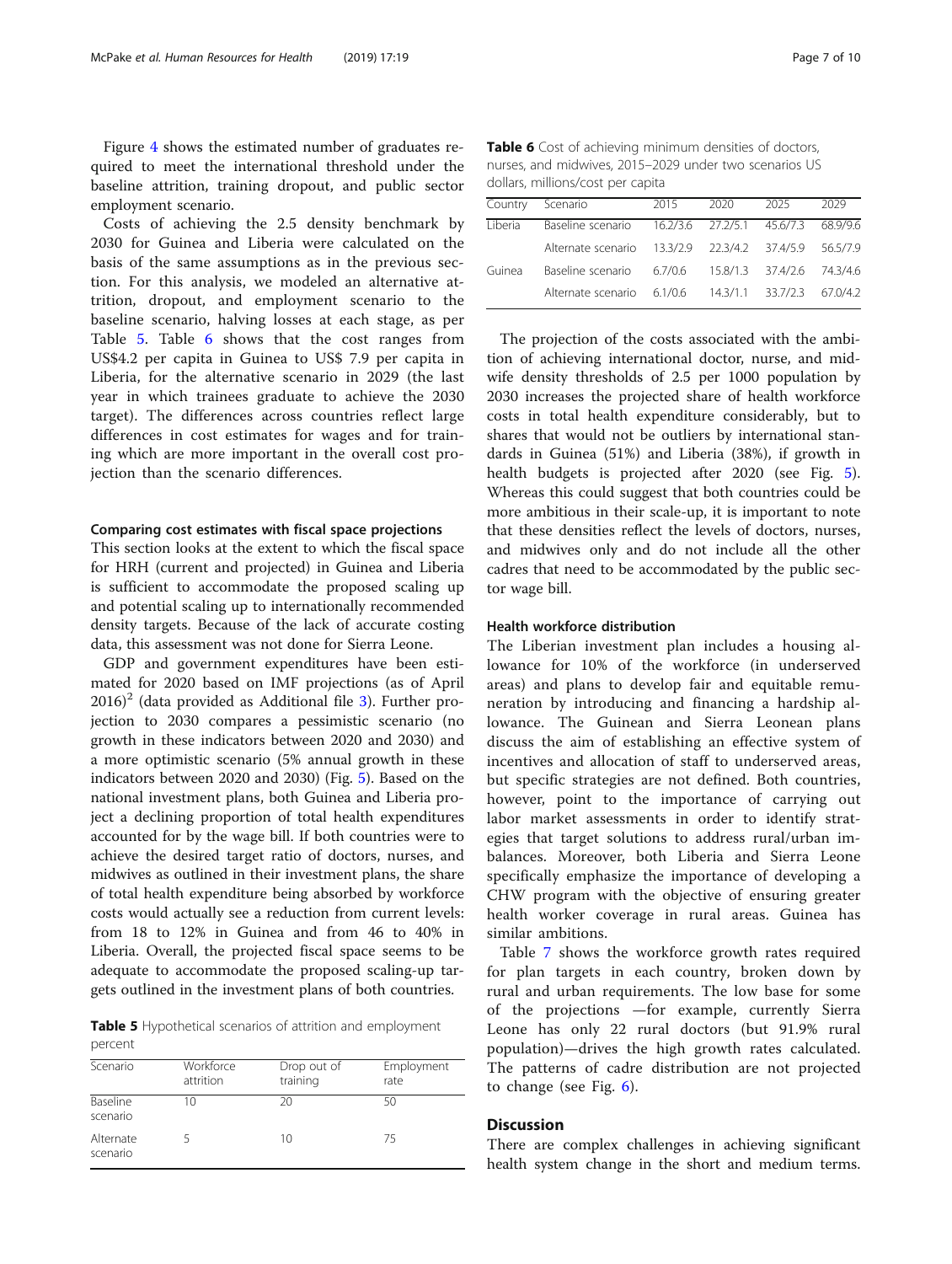<span id="page-7-0"></span>

This case study shows that achieving even a modest scale-up of health workforce, a health system component on which all others rely, to the minimum levels considered to ensure delivery of even basic services, far less the level that is considered sufficient to support Universal Health Coverage requires levels of investment which will require steady growth in health budgets, a long time horizon and a substantial initial investment in scaling up training institutions. In all countries, a critical constraint is the current capacity of training institutions. All three countries currently struggle to produce even current levels of graduate output. Far more international support is needed for the three countries to address their current training capacity weaknesses, if acceptable levels of health workers are to be produced. A suitable investment on the part of "an international com-munity awakened to the global security threat" [\[3](#page-9-0)] would be in supporting a significant scale-up of this capacity.

There are several caveats in relation to this conclusion. First, costs were estimated at current financial levels, and the resulting problems illustrate the importance of estimating societal (economic) costs, even if these can be less intuitive for users of the information. While Sierra Leone's existing cost estimates were not considered reliable for inclusion, Guinea's and Liberia's cost levels are probably lower than an estimate of economic cost would suggest.

Table 7 Annual rural versus urban growth rates required to reach plan targets percent

|       |         |       |               | Midwives |       |
|-------|---------|-------|---------------|----------|-------|
| Urban | Rural   | Urban | Rural         | Urban    | Rural |
| 5.6   | 12.2    | 60    | 69            | 61       | 2.4   |
| 11.3  | 63.0    | 123   | 337           | 115      | 44.3  |
| 4.2   | 499     | 68    | 338           | 68       | 34.3  |
|       | Doctors |       | <b>Nurses</b> |          |       |

Guinea's estimates used, for example, were US\$1200 for a doctor's salary per year and US\$2800 to train a doctor, respectively. This is probably below the rates the market would determine (the training cost also reflects low public sector salaries, the main ingredient in the structure of training school costs, for example, [\[15\]](#page-9-0)). This allows for financial sustainability in the health budget but will produce other problems in the scale up, for example, attrition levels higher than those modeled, or motivation levels associated with poor quality of care and training. From that perspective, they are likely to be false economies, but paying at a more realistic market level might not be financially sustainable. Both Guinea and Liberia may also need to ensure that other requirements of training—related to sufficient physical, technical, and organizational capacities of health training institutions—are adequately resourced.

Interventions that focus on improving efficiency in both training institutions and the use of health staff once trained could further support a trajectory towards an adequate workforce capacity in both volume and motivation terms at a sustainable cost in all three countries. A comprehensive assessment of the potential for that is beyond the scope of the paper, but there are likely significant opportunities to make cost savings relative to the projections. Significant labor market inefficiencies: loss of trained staff to attrition; demotivated staff; high levels of absenteeism are known problems shared at least to some extent by all three countries [\[4,](#page-9-0) [6](#page-9-0), [16\]](#page-9-0). Although we used the less ambitious scenario in projecting scale-up costs, real levels of attrition, drop-out, and scale-up may be higher than these, threatening the sustainability of investments. Furthermore, there are two key points within the scope of these analyses that indicate clear potential to increase the value for money in health workforce investment.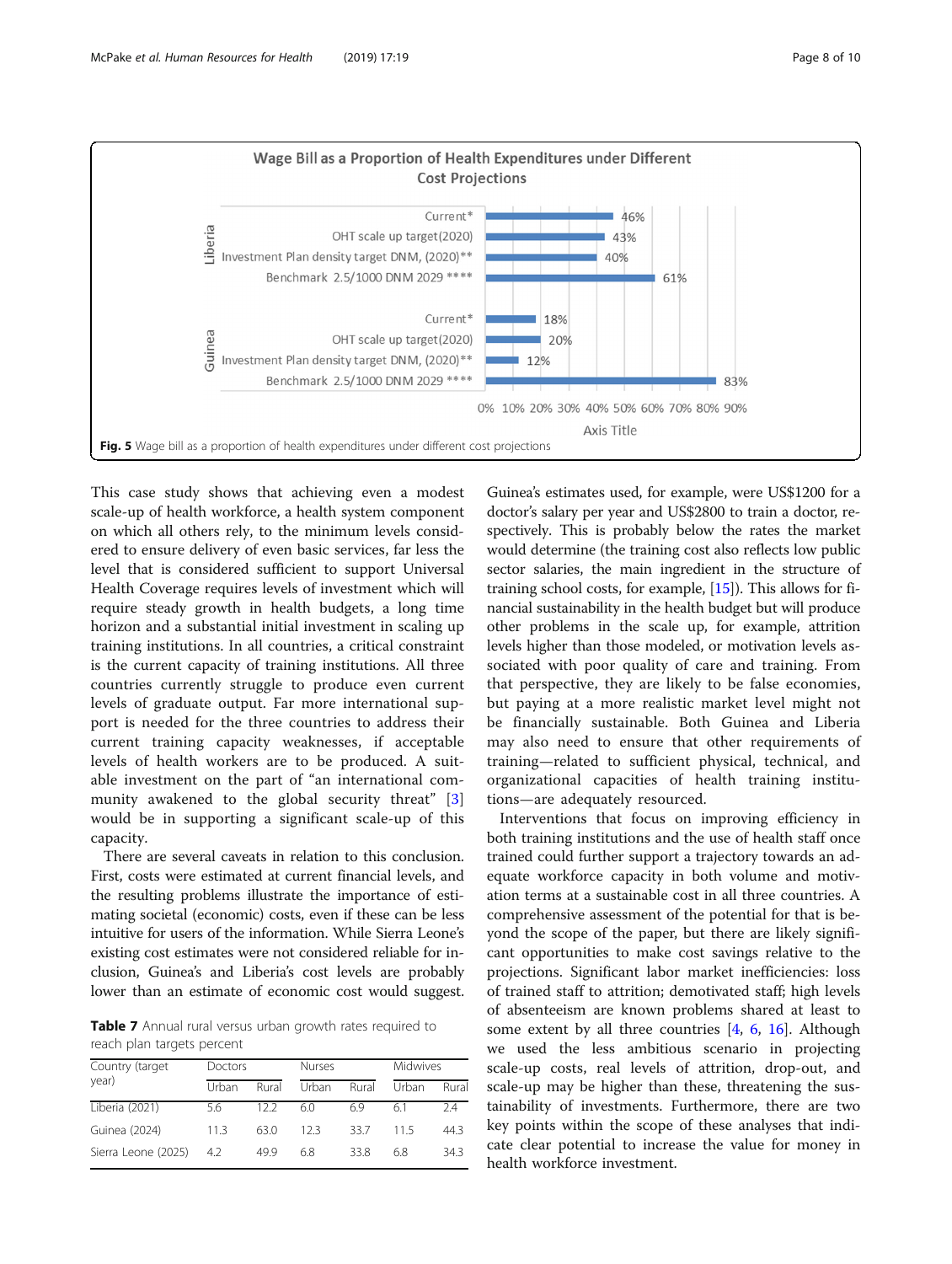<span id="page-8-0"></span>

The first is the more efficient geographical distribution of health staff than any of the three countries is currently achieving. Reaching the international threshold of 2.5 doctors, nurses, and midwives per 1000 population will not produce gains in health service coverage and outcomes if those staff continue to be concentrated in urban areas to the extent implied by Fig. [2](#page-3-0). The extremes of poor distribution exhibited by Sierra Leone and Guinea suggest not only a very significant scope to improve health outcomes by focusing on measures to improve distribution but a clear implication that the investment discussed in this paper will not be warranted at all, if these issues cannot be addressed. However, this will not reduce the costs of achieving the outcome or contribute to greater sustainability—it is best viewed as a pre-requisite for the investment to yield the intended return.

The second is the mix of cadres that it is proposed to invest in. Our projections keep the ratios of doctors, nurses and midwives constant and in line with the current ratios. Investment focused on nurses and midwives rather than on doctors will reduce costs in all countries. Scheffler et al. (2016a) estimate a need in low-income countries for a ratio of approximately 2.5:1 nurses and midwives to doctors [\[17\]](#page-9-0). Liberia exceeds that ratio, Sierra Leone's ratio is similar, and Guinea is far below this ratio, suggesting scope particularly in Guinea, to reduce costs by this strategy. Investment in other cadres such as physician assistants, as is planned in Liberia, will also enable more efficient service delivery and better use of doctors, nurses, and midwives where their role is to support them. The available evidence has not quantified the extent to which investment in such mid-level cadres can substitute for doctors, nurses, and midwives, but evidence abounds that such substitution can be cost-effective [[18](#page-9-0)]. A similar case can be made for CHWs and volunteers. All three countries plan substantial scale-up of these and there is evidence that such workers can be effectively used to support service delivery and health outcomes [\[19](#page-9-0)], but it is not clear the extent to which they can substitute for professional staff, if at all. Hence a strategy that would yield a higher rate of return or allow for a lower cost of investment to achieve the same outcomes, will involve a reassessment of appropriate ratios of doctors, nurses, and midwives and their support through investment in complementary mid-level cadres. This refocusing of health workforce investment will also make the task of achieving a more efficient and equitable distribution of staff much easier.

It is also important to recognize that health workforce, while indispensable to any strategy to strengthen health systems, is not a sufficient investment on its own. The workforce will not be effective if other elements of the health system are not also strengthened. This includes a need for broader systemic reform to strengthen financing and decision-making authority at sub-national levels to facilitate local training, recruitment, and support provided to both health workers and populations at those levels [[14\]](#page-9-0).

Overall, the case study illustrates that producing a sea-change in a country's health system level is not just a matter of will or a large enough international investment that might emerge from a new understanding that the world's health security is only as strong as its weakest health system which the Ebola crisis highlighted. Sustainability of substantially strengthened health systems needs to be achieved within the limited capacities of the poorest economies. The world's health security is ultimately dependent on strategies that strengthen health systems alongside economic development (modeled in our analysis by growing health budgets over time), and that reduce global inequality in the process.